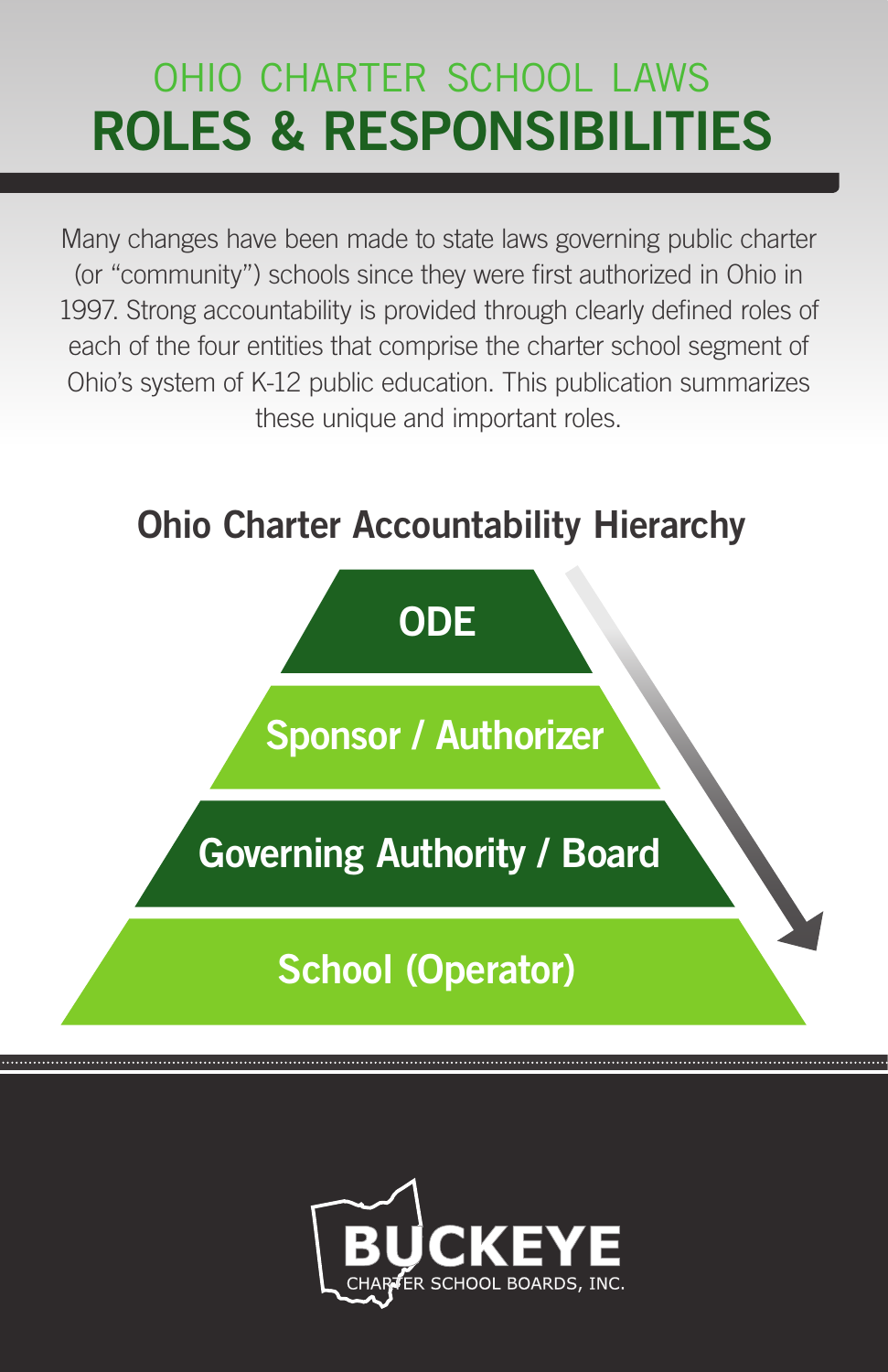#### **Ohio Department of Education (ODE)**

The department plays two distinctly different roles in Ohio's charter school community: as a sponsor (aka authorizer) of charter schools through the Office of School Sponsorship (with the same roles and responsibilities as other sponsors); and, as an oversight entity with authority over all charter school sponsors through the Office of Quality School Choice. Key oversight responsibilities include:

- Approval or denial of new sponsors; renewal, non-renewal or revocation of existing sponsors
- Establishing terms of each sponsor's authority (formalized in legal agreements)
- Assessing and reporting sponsor performance in three key areas:
	- Quality authorizing practices (as established by the National Association of Charter School Authorizers - NACSA)
	- Compliance with rule and law
	- Portfolio of schools' academic performance
- Review and approval/non-approval of sponsor corrective action plans, with authority to place sponsors on probation
- Reviewing all charter contracts between sponsors and school governing authorities for legal sufficiency
- Providing technical assistance to sponsors and schools sponsored by ODE
- Publishing an annual report on charter school academic programs, operational and legal compliance, and finances

## **Sponsors / Authorizers**

Ohio earns high marks from national experts for providing a variety of sponsorship options: traditional public school districts; Educational Service Centers (ESCs); State Universities (or their designees); 501c3 not-for-profit organizations, and ODE. Key sponsor responsibilities include:

- Thoroughly vetting new school proposals and entering into contracts with governing authorities of approved schools deemed likely to succeed
- Renewing (or non-renewing) school contracts based in a rigorous assessment of school performance, compliance and fiscal responsibility
- Providing school monitoring oversight
- Providing technical assistance
- Taking steps to intervene in school operations to correct performance problems
- Placing school on corrective action plans (CAP), probation, suspending school operations or terminating sponsor/board contracts as needed
- Conducting annual site visits to schools prior to opening each school year and providing written assurances of compliance to ODE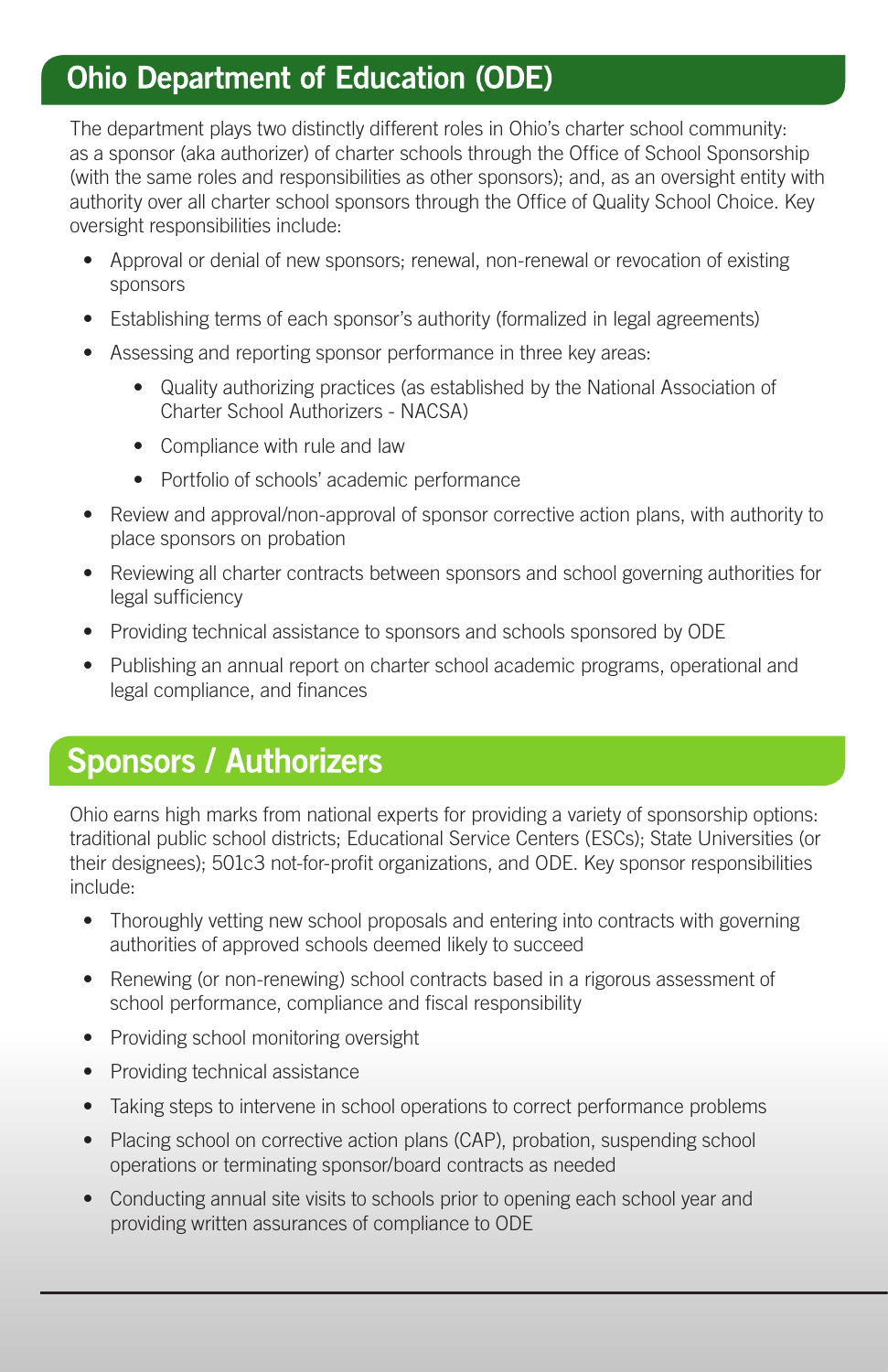### **Governing Authority / Board**

All Ohio Charter schools operate under the direction of not-for-profit boards (aka governing authorities) with a minimum of five members. Individuals may serve on up to five charter school boards at the same time. Many provisions of state law dictate eligibility for serving on a charter school board, and members are subject to annual disclosure statement filings. Boards outline schools' comprehensive plans-including mission, student characteristics/ ages/grade levels, curriculum focus, academic goals, performance standards, and more-in contracts they enter into with school sponsors. Key responsibilities include:

- Hiring, evaluating and, if necessary, terminating school operator or school leader
- Oversight of all aspects of school operations and performance including academics, curriculum and testing
- Ensuring school compliance with state laws and sponsor-board contract requirements
- Providing fiscal management (including budgeting) and accountability
- Publish annual report on school activities, progress in meeting goals and performance standards, and financial data to sponsor, parents and guardians
- Adoption of administrative policies and procedures

#### **School Operator**

Governing authorities hire a school leader directly or a management company to be responsible for the day-to-day operations of the school. Key responsibilities, as outlined in employment agreements or contracts, may include:

- Compliance with all applicable state laws and administrative rules
- Curriculum selection, implementation and alignment with state standards
- Student learning and achievement measurements, including the administration of all state-mandated tests
- Special Education Services-in compliance with both state and federal laws and rules
- Student Services-from health, counseling and social services, to coordination of student transportation (if necessary)
- Human Resources-recruiting/hiring, retention, discipline, professional development and ensuring appropriate licensure, certifications, etc.
- Communication with stakeholders
- Assist the board in the budgeting process and work with the school treasurer to ensure responsible fiscal management
- Facilities and security coordination and oversight
- Food service management
- Assuring access to and use of current technology